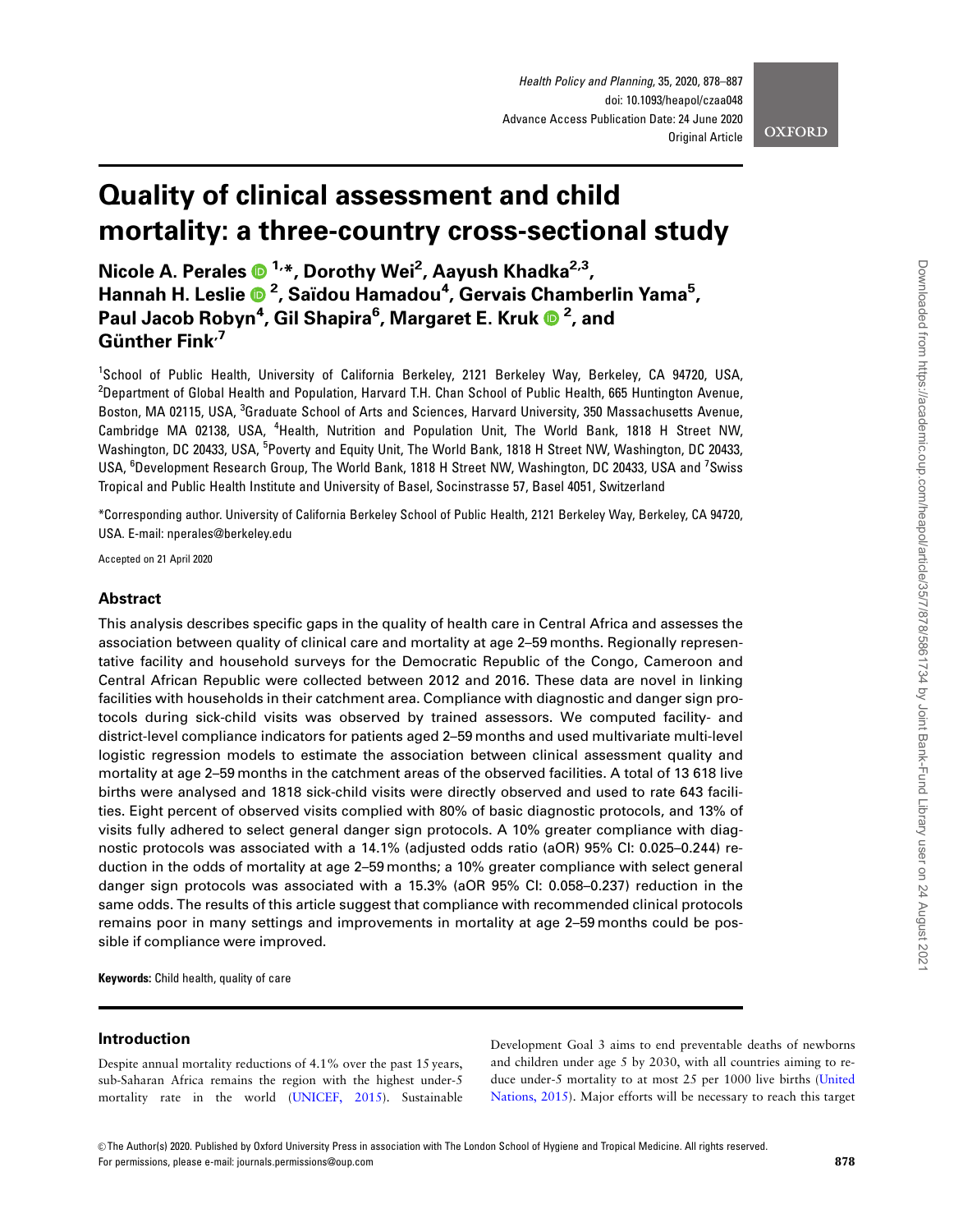#### Key Messages

- The results of this study show remarkably poor compliance with these diagnostic protocols for the diagnosis of children under age 5 with acute health problems.
- Using a novel data set in three Central African countries, we find that failure to comply with basic diagnostic protocols was associated with substantial excess child mortality.
- The findings highlight the need for major improvements in the quality of diagnosis and care in low-income settings.

#### Table 1 Analytic samples

| Survey instruments                                                          | Analytic sample                                                                                                                                                                                                                                                                                                                                                                                                                                                                  | N                                                                                                                                                                                                                             |
|-----------------------------------------------------------------------------|----------------------------------------------------------------------------------------------------------------------------------------------------------------------------------------------------------------------------------------------------------------------------------------------------------------------------------------------------------------------------------------------------------------------------------------------------------------------------------|-------------------------------------------------------------------------------------------------------------------------------------------------------------------------------------------------------------------------------|
| Direct observation of clinical<br>$constations + client exit$<br>interviews | Descriptive quality analysis                                                                                                                                                                                                                                                                                                                                                                                                                                                     | 1818 sick-child visits                                                                                                                                                                                                        |
| Direct observation of clinical<br>$constations + household$<br>survey       | Descriptive mortality analysis and regression analysis of births within 3 years<br>in the district catchment area<br>Descriptive mortality analysis and regression analysis of births within 5 years<br>in the district catchment area<br>Descriptive mortality analysis and regression analysis of births within 3 years<br>in the facility catchment area<br>Descriptive mortality analysis and regression analysis of births within 5 years<br>in the facility catchment area | 13 618 live births in 68 district<br>catchment areas<br>19.671 live births in 68 district.<br>catchment areas<br>6861 live births in 459 facility<br>catchment areas<br>10 032 live births in 459 facility<br>catchment areas |

in West and Central Africa, where an estimated 98.7 under-5 deaths occurred per 1000 live births in 2015 (You et al.[, 2015\)](#page-9-0).

Both verbal and social autopsies suggest that well over 80% of these deaths occur after children are seen by a modern medical pro-vider ([Sodemann](#page-9-0) et al., 1997; [de Savigny](#page-8-0) et al., 2004; Källander et al.[, 2008](#page-8-0); [Rutherford](#page-8-0) et al., 2009; [2010](#page-9-0); [Willcox](#page-9-0) et al., 2018). Although treatment is undoubtedly sought too late in some instances, delays in treatment seeking are unlikely to fully explain the continued high burden of child mortality. While several recent studies highlight the substantial deficiencies in various domains of quality of care, there is very little evidence directly linking the quality of healthcare services to child health outcomes ([Rutherford](#page-9-0) et al., 2010; [Fink](#page-8-0) et al.[, 2015;](#page-8-0) Leslie et al., [2016a,b;](#page-8-0) Gage et al.[, 2017](#page-8-0); [Sharma](#page-9-0) et al., [2017\)](#page-9-0). An important reason why estimates of the empirical relationship between quality of care and health outcomes are rare is the lack of population-level health data that can be directly linked to measures of the quality of clinical care received.

In this article, we explore a unique three-country data set with random samples of households in the catchment areas of each facility to assess both the quality of clinical assessments for children under age 5 and the degree to which the quality of clinical care predicts mortality at age 2–59 months in each district's catchment area.

# Materials and methods

#### Study population and sampling

The data for this study were produced as part of ongoing Results-Based Financing projects supported by the World Bank and the Health Results Innovation Trust Fund. Detailed information on a set of facilities, as well as a random subset of households in the catchment areas of each facility, was collected. In this study, we analysed the baseline surveys from Cameroon, Central African Republic (CAR) and Democratic Republic of Congo (DRC). Survey instruments are available online ([World Bank Group, 2014a,b,c](#page-9-0); [2015](#page-9-0); [2017a,b](#page-9-0)). Samples were representative at the subnational level: select regions in Cameroon, select

prefectures in CAR and select zones areas in DRC. Sampling of facilities and households was done in a three-step sampling procedure. The World Bank selected subnational areas for the Results-Based Financing projects in discussion with the national Ministry of Health. First, facilities were randomly selected in target areas. Second, up to two enumeration areas (EAs) were randomly selected from each catchment area of selected facilities. Third, a random subset of households in the selected EAs was chosen for the household interview.

Facility assessments included facility audits, direct observations of clinical consultations, staff interviews and client exit interviews. Household surveys included in-person questionnaires centered around maternal and child health. All household surveys were restricted to households with at least one woman who had been pregnant or delivered a child within 2 years of the survey. Surveyspecific sampling designs and the timing of data collection are detailed in [Supplementary Table S1](https://academic.oup.com/heapol/article-lookup/doi/10.1093/heapol/czaa048#supplementary-data).

Data access was granted by the World Bank Microdata Library, and data analysis was supported by the respective country research teams. Construction of the pooled samples is detailed in Supplementary Figures S1 and S2 and summarized in Table 1.

#### Quality of care

The primary exposure of interest was the quality of clinical assessment in sick-child visits at facilities. As part of the facility survey, trained surveyors followed sick children of consenting caregivers throughout their facility visits and tracked healthcare providers' diagnostic procedures using a checklist. The facility survey only considered children presenting with a new condition (i.e. not follow-up or routine visit). At the end of the visit, caregivers were invited to complete an exit interview, which solicited information about perceived quality of care, cost, and prescriptions.

Based on Integrated Management of Childhood Illness (IMCI) guidelines, we identified 15 procedures that are essential to diagnosis in all sick-child visits for patients aged 2–59 months and within control of the clinician (Box 1). A full description of the selected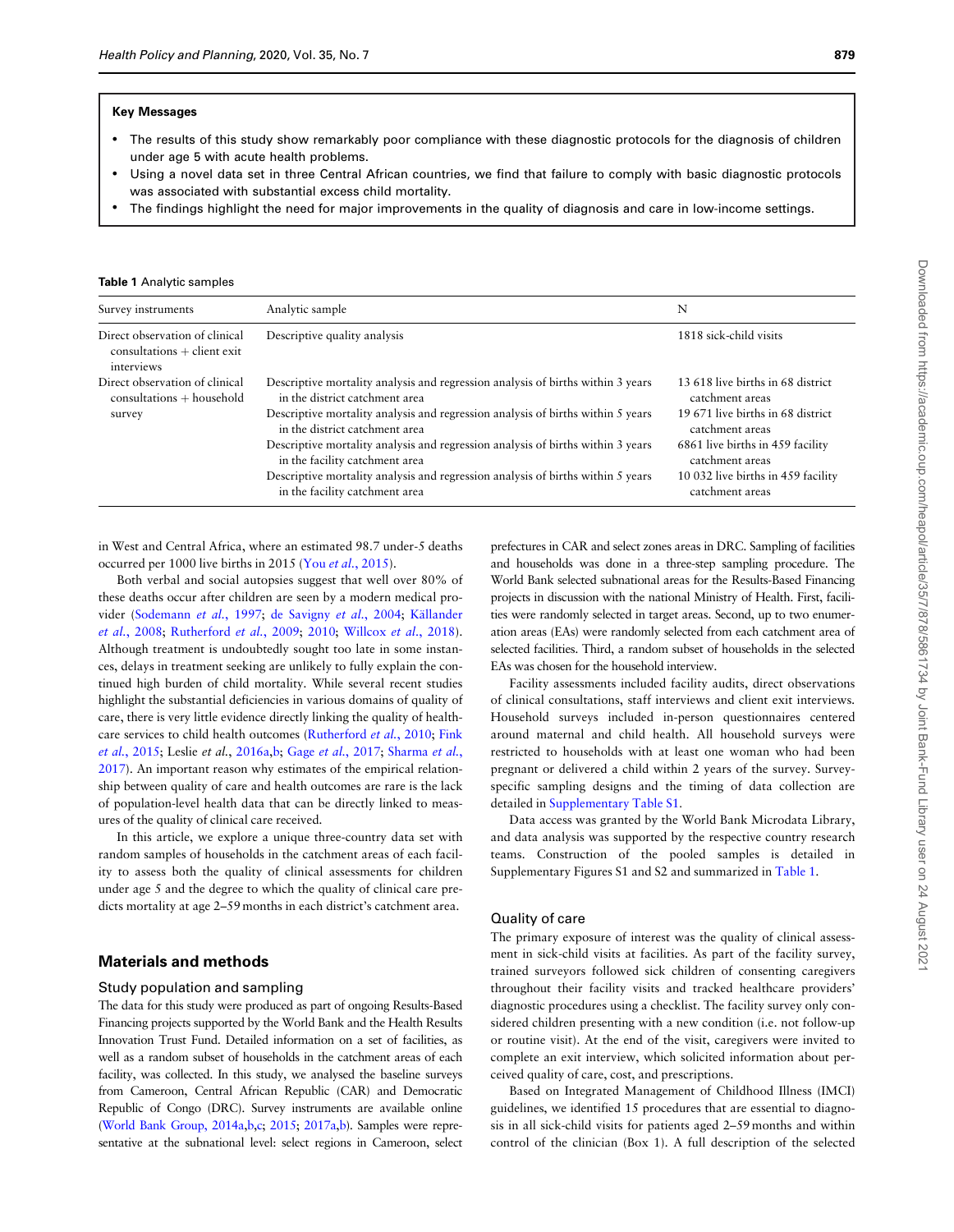Table 2 Clinical assessment protocols

#### 880 Health Policy and Planning, 2020, Vol. 35, No. 7

|             | Protocol                           | Original survey question                                                                                                                                                                                                                                       |
|-------------|------------------------------------|----------------------------------------------------------------------------------------------------------------------------------------------------------------------------------------------------------------------------------------------------------------|
| History     | Inability to drink anything        | Has the health worker asked if the child can drink or take breast milk?                                                                                                                                                                                        |
| taking      | Cough or difficult breathing       | Has the health worker asked if the child has cough or difficulty breathing?                                                                                                                                                                                    |
|             | Diarrhoea                          | Has the health worker asked when the patient has diarrhea?                                                                                                                                                                                                     |
|             | Fever                              | Has the health worker asked if the child had a fever for the last 24 hr?                                                                                                                                                                                       |
|             | Vomiting                           | Has the health worker asked if the child vomits anything he takes?                                                                                                                                                                                             |
|             | Convulsions                        | Did the health worker ask if the child had convulsions?                                                                                                                                                                                                        |
|             | Ear problems                       | Has the health worker asked if the child has pain or discharge in the ear?                                                                                                                                                                                     |
| Routine     | Weight                             | Has a health worker weighed the child?                                                                                                                                                                                                                         |
| examination | Temperature                        | Has a health worker taken the child temperature? Or has the health worker checked the temperature<br>if it had not been done by an agent before?                                                                                                               |
|             | Pallor                             | Alternative wording: (1) Has the health worker checked the child's eyes or the palms of the hands, or<br>the soles of the feet (anaemia)? (2) Does the health worker check the palms of the child's hands, or<br>compare these against the mother's? (anaemia) |
|             | Oedema of feet                     | Has the health worker looked at both feet or both ankles (oedema)?                                                                                                                                                                                             |
|             | Skin turgor                        | Has the health worker checked skin pinch/folds?                                                                                                                                                                                                                |
|             | Ear examination                    | Did the health worker look in his ears?                                                                                                                                                                                                                        |
|             | Count respirations                 | Has the health worker checked the respiratory rate?                                                                                                                                                                                                            |
|             | Undressed child for<br>examination | Alternative wording: (1) Has the health worker undressed the child? (2) Does the health worker lift<br>shirt?                                                                                                                                                  |

'Temperature examination' is considered complete if it is conducted by either (1) a health worker prior to consultation or (2) the healthcare worker during the consultation.

procedures, underlying survey questions and details of the coding of survey items is provided in Table 2. To allow for minor protocol deviations and measurement error, we coded a visit as compliant with diagnostic protocols if at least 80% of required procedures were completed by the provider. While we would be interested in a sensitivity analysis of higher thresholds that allow for less deviations or measurement error, we are limited by increasingly small data variation at higher threshold levels. Missing information on any procedure was imputed as the mean of other procedures observed in the consultation. We also conducted a sensitivity analysis where missing items were assigned a minimum (0) or maximum (1) value.

In addition to our broad diagnostic compliance measure, we constructed a narrower measure focusing on healthcare providers' efforts to collect information on general danger signs. IMCI guidelines require clinicians to solicit a patient history of three general danger signs (continued vomiting, convulsions and inability to drink) and observe the child's energy level and convulsion status in all sick-child visits [\(World Health Organization, 2014\)](#page-9-0). We focused the narrower measure of compliance on verbal assessment of the three general danger signs given the difficulty in measuring providers' assessment of children's energy level and convulsions status through direct observation. Henceforth, we refer to continued vomiting, convulsions and inability to drink as select general danger signs to distinguish from the set of general danger signs that includes current convulsion status and energy level. Visits were coded as compliant with select general danger sign protocols if information on continued vomiting, convulsions and inability to drink was collected by the healthcare provider.

Verifying these signs of severe disease is essential to identify potentially fatal prognoses for immediate referral; WHO uses such compliance as the top priority indicator for the evaluation of IMCI ([World Health Organization, 2003\)](#page-9-0). However, evidence from sub-Saharan Africa after implementation of the IMCI strategy suggests that danger signs are regularly missed in fatal cases, and healthcare providers can better identify mild than severe disease ([Horwood](#page-8-0) et al.[, 2009;](#page-8-0) [Willcox](#page-9-0) et al., 2018).

Both compliance measures were computed for each sick-child visit and then collapsed at the district or facility level for analytical purposes

as described in detail below. Districts refer to sub-prefectures in CAR, health districts in DRC and arrondissements in Cameroon.

#### **Mortality**

The primary health outcome of interest was under-5 mortality. Given the restriction of our quality measure to patients aged 2–59 months, we restricted mortality to the same age range. Household surveys asked women with a birth or pregnancy in the last 2 years to report 10-year or full birth histories. To reduce temporal differences between the quality measurement and survival outcomes, we restricted our main analysis to children born in the 3 years prior to the survey. In cases where the month or date of birth was missing, we assumed children were born in the middle of the month and year, respectively, per international guidelines ([O'Donnell](#page-8-0) et al., 2007). In a sensitivity analysis, we assume that children with a missing month or date of birth were born at the beginning or end of the month and year. Children with missing year of birth were omitted from analysis.

#### **Covariates**

To describe the quality of observed sick-child visits, the following facility survey covariates were included in our analysis: survey country, provider cadre, facility level, household asset quintile and reported symptom. Country-specific asset scores were developed from caretaker-reported information using principal components analysis and quintile classification. Facility and healthcare provider types were standardized for comparison across countries. Patient symptom(s) were recorded in both direct observation of clinical consultations and caretaker exit interviews. Importantly, these symptoms have no bearing on the general IMCI protocols considered in this study, which apply to all sick-child visits.

In the mortality analysis, we include known predictors of child mortality to improve the precision of our estimates, as well as catchment-level predictors of child mortality to control for potential sources of confounding. Household-level survey covariates include the number of mother's previous live births, maternal education group (none, primary and secondary) and maternal age (15–19,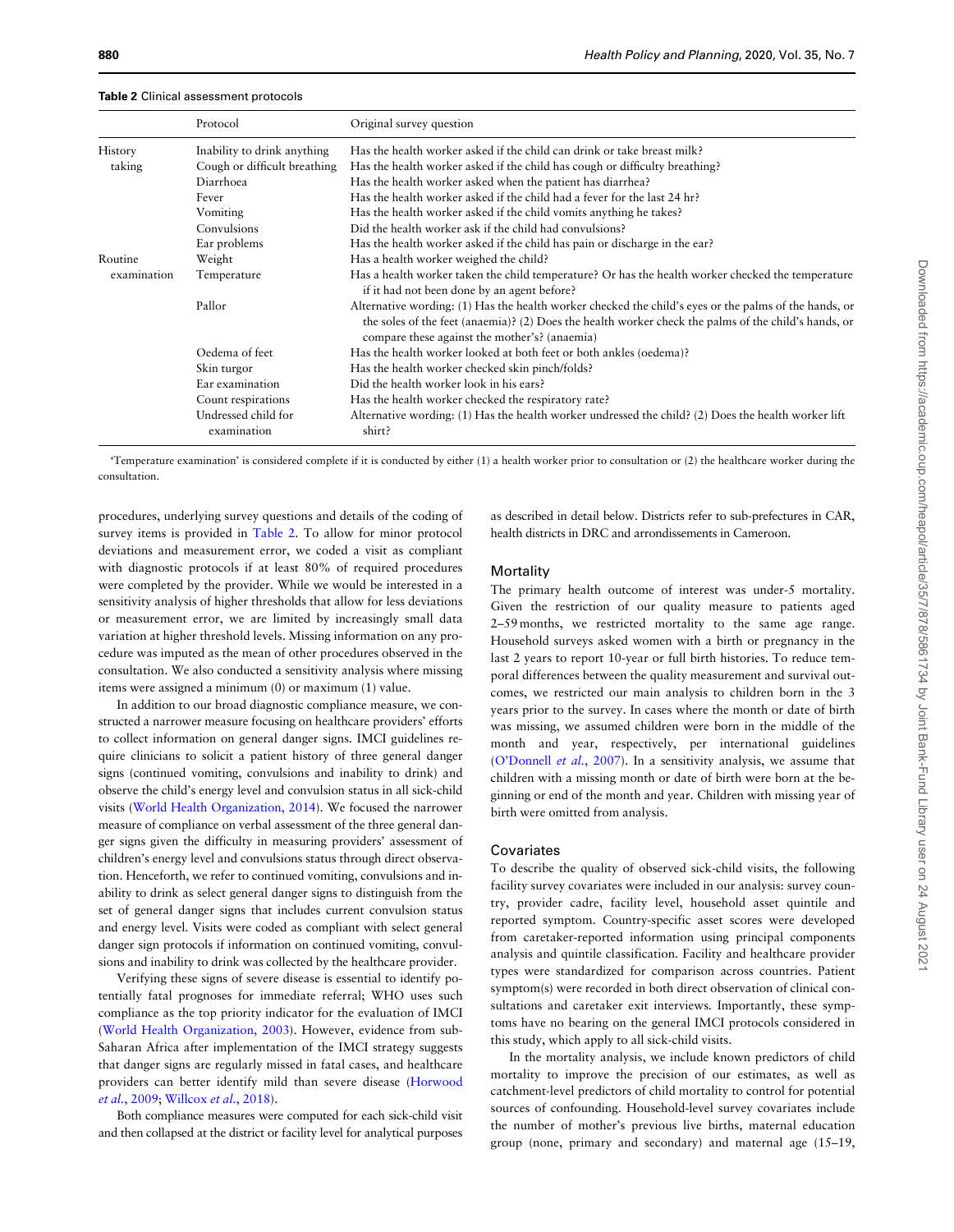<span id="page-3-0"></span>20–34 and 35–44 years), while catchment-level covariates include the average asset quintile, portion of households using improved sanitation and the portion of households using improved water source. Covariate selection was restricted by measurements available in the household surveys. Furthermore, we included fixed effects for country-province and year of birth to control for measurement differences across surveys, time trends and province-level characteristics associated with both quality and morality.

#### Statistical analysis

The main objective of the project was to use the linked databases to estimate empirical association between quality of care observed at facilities and mortality at age 2–59 months reported in catchment areas served by the same facilities. First, we computed diagnostic and select general danger sign binary compliance indicators for all sick-child visits and presented average compliance results by facility, provider and patient characteristics. We also stratified the probability of death among live births within 3 years of the survey by patient characteristics.

To analyse the association between quality of clinical assessment and mortality at age 2–59 months, we estimated an intention-to-treat model in which we regressed individual mortality at age 2–59 months on the unweighted average quality of clinical assessments observed in the catchment area. We estimated a

multi-level logistic model with catchment area random effects to account for correlation of the residuals for live-births therein. A more detailed description of the statistical model is provided in the [Supplementary Material](https://academic.oup.com/heapol/article-lookup/doi/10.1093/heapol/czaa048#supplementary-data) (Section 1). Given that caregivers do not necessarily seek care at the facility to which they are administratively assigned, we aggregated quality of care at the district level in our primary analysis. Health districts are usually large and, thus, likely to contain all facilities that caregivers will typically access. In our sensitivity analysis, we also estimated the association between quality and health outcomes at the facility level; we expected these associations to be weaker due to caregivers use of facilities outside the area to which they are administratively assigned (i.e. bypassing). Given that quality of care likely changes over time due to provider attrition or behavior change, we restrict mortality to 3 years prior to the survey in our main analysis. While even shorter time windows would be desirable, sample sizes become too small to allow meaningful statistical analysis. In our sensitivity analysis, we present models using longer time windows. In addition, we estimated adjusted models in which we regressed

ses were conducted in Stata/MP 15 [\(StataCorp, 2017](#page-9-0)). We cannot rule out the possibility of residual confounding, so we present these results as associational evidence. There is potential for residual confounding if the measured covariates are

mortality at age 2–59 months on the average compliance with each individual protocol in our sensitivity analyses. All statistical analy-

| <b>Table 3</b> Characteristics of sick-child visits observed in the facility survey |  |
|-------------------------------------------------------------------------------------|--|
|-------------------------------------------------------------------------------------|--|

|                                           | <b>DRC</b> |      | CAR     |              | Cameroon         |      | All              |                |
|-------------------------------------------|------------|------|---------|--------------|------------------|------|------------------|----------------|
|                                           | $\it n$    | $\%$ | $\it n$ | $\%$         | $\boldsymbol{n}$ | $\%$ | $\boldsymbol{n}$ | $\frac{0}{0}$  |
| Observations                              | 1018       |      | 590     |              | 210              |      | 1818             |                |
| Providers                                 | 325        |      | 223     |              | 95               |      | 643              |                |
| Facilities                                | 280        |      | 211     |              | 25               |      | 516              |                |
| Age of patient                            |            |      |         |              |                  |      |                  |                |
| $2-11$ months                             | 222        | 22   | 178     | 30           | 74               | 35   | 474              | 26             |
| $12-23$ months                            | 235        | 23   | 178     | 30           | 55               | 26   | 468              | 26             |
| $24 - 35$ months                          | 206        | 20   | 108     | 18           | 28               | 13   | 342              | 1 <sup>5</sup> |
| 36-47 months                              | 163        | 16   | 72      | 12           | 22               | 10   | 257              | 14             |
| 48-59 months                              | 192        | 19   | 54      | 9            | 31               | 15   | 277              | 15             |
| Sex of patient                            |            |      |         |              |                  |      |                  |                |
| Male                                      | 568        | 56   | 322     | 55           | 107              | 51   | 997              | 55             |
| Female                                    | 450        | 44   | 268     | 45           | 103              | 49   | 821              | 45             |
| Literacy of caretaker                     |            |      |         |              |                  |      |                  |                |
| Literate                                  | 650        | 64   | 161     | 27           | 156              | 74   | 967              | 53             |
| Illiterate                                | 368        | 36   | 429     | 73           | 54               | 26   | 851              | 47             |
| Provider cadre                            |            |      |         |              |                  |      |                  |                |
| Physician                                 | 196        | 19   | 6       | $\mathbf{1}$ | 44               | 21   | 246              | 14             |
| Nurse                                     | 692        | 68   | 120     | 20           | 56               | 27   | 868              | 48             |
| Health assistant, community health worker | N/A        | N/A  | 437     | 74           | 34               | 16   | 471              | 26             |
| Others                                    | 130        | 13   | 27      | 5            | 76               | 36   | 233              | 13             |
| Facility level                            |            |      |         |              |                  |      |                  |                |
| Secondary                                 | 248        | 24   | 63      | 11           | 40               | 19   | 351              | 1 <sup>5</sup> |
| Primary                                   | 770        | 76   | 527     | 89           | 170              | 81   | 1467             | 81             |
| Reported symptom                          |            |      |         |              |                  |      |                  |                |
| Fever                                     | 788        | 87   | 295     | 78           | 104              | 55   | 1187             | 80             |
| Cough, difficulty breathing               | 326        | 37   | 123     | 27           | 80               | 42   | 529              | 35             |
| Vomiting                                  | 202        | 22   | 149     | 33           | N/A              | N/A  | 351              | 26             |
| Diarrhea                                  | 169        | 18   | 183     | 39           | 34               | 17   | 386              | 24             |
| Fatigue                                   | 188        | 23   | 29      | 6            | N/A              | N/A  | 217              | 17             |
| Others                                    | 67         | 7    | 38      | 8            | 28               | 14   | 133              | 8              |

Sample represents those children age 2–59 months seeking curative care services (illness or injury) whose caretakers consented to both direct observation of the clinical consultation and exit interview. Reported symptoms reflect those reported in both the observed clinical consultation and exit interview. Each observation corresponds to a visit in one of the sampled facilities. All means represent unweighted sample averages. Not applicable is abbreviated N/A.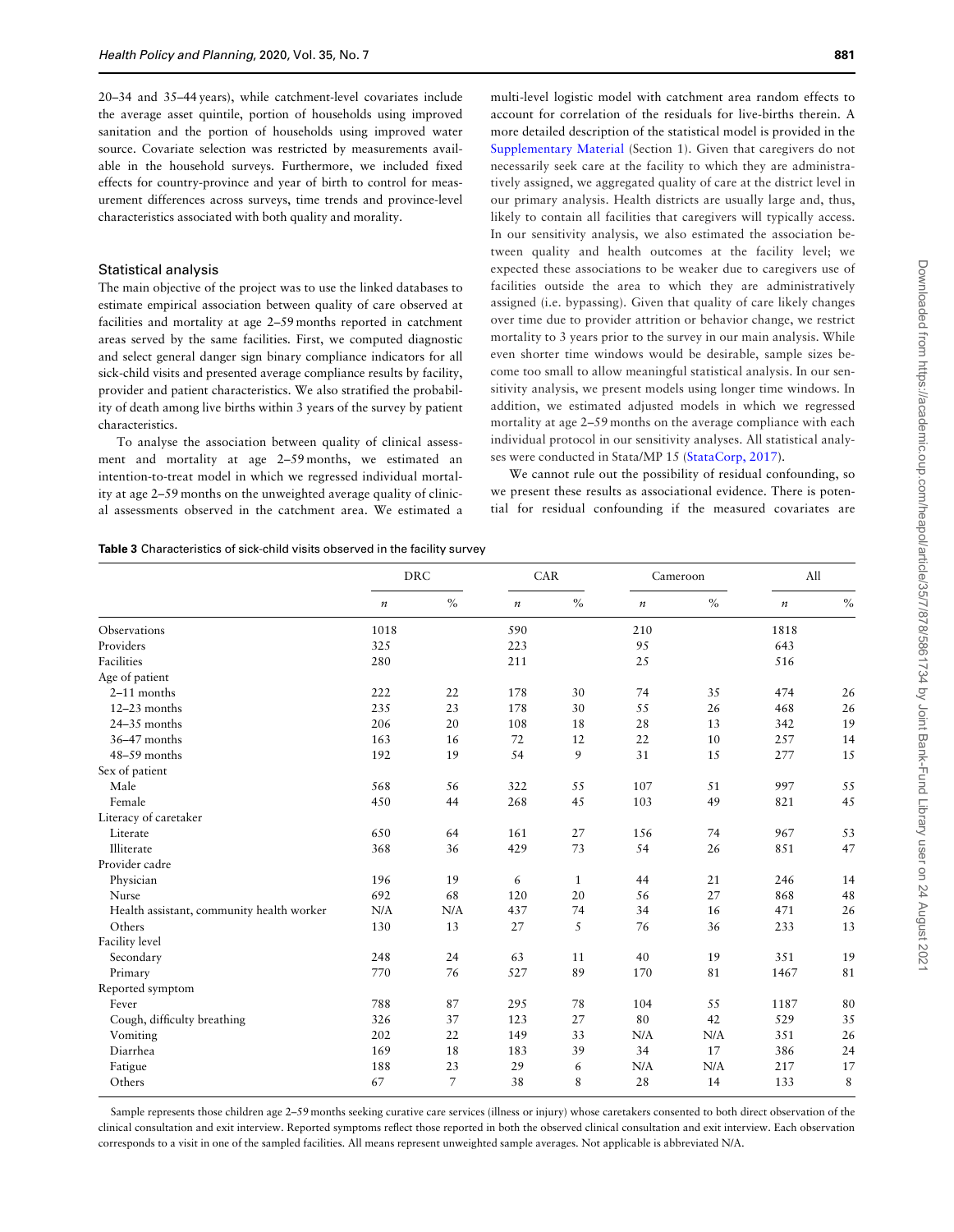<span id="page-4-0"></span>

At least 80% of diagnostic protocols completed

Assessment of all three general danger signs completed

Figure 1 Average compliance by patient, provider and facility characteristics in survey year ( $N = 1818$ ). Sample represents those children age 2-59 months seeking curative care services (illness or injury) whose caretakers consented to both direct observation of the clinical consultation and exit interview. Error bars represent 95% confidence intervals. Each observation corresponds to a visit in one of the sampled facilities. No sample weights were applied

imprecise or catchment-level confounders are unmeasured altogether. For example, it is possible that poor-quality diagnostic health services collocate with the coverage of preventive health interventions (e.g. vaccination) within provinces. Given the paucity of any preexisting evidence in this area, this associational evidence represents a novel contribution to the study of quality of care and child health outcomes.

# Results

In 516 facilities, 1818 sick-child visits with 643 healthcare providers were directly observed. [Table 3](#page-3-0) presents patient, provider and facility characteristics of the sick-child visits by survey country. In the pooled sample, over half of the patients were under age 2 at the time of the clinic visit and fever was reported more than twice as often as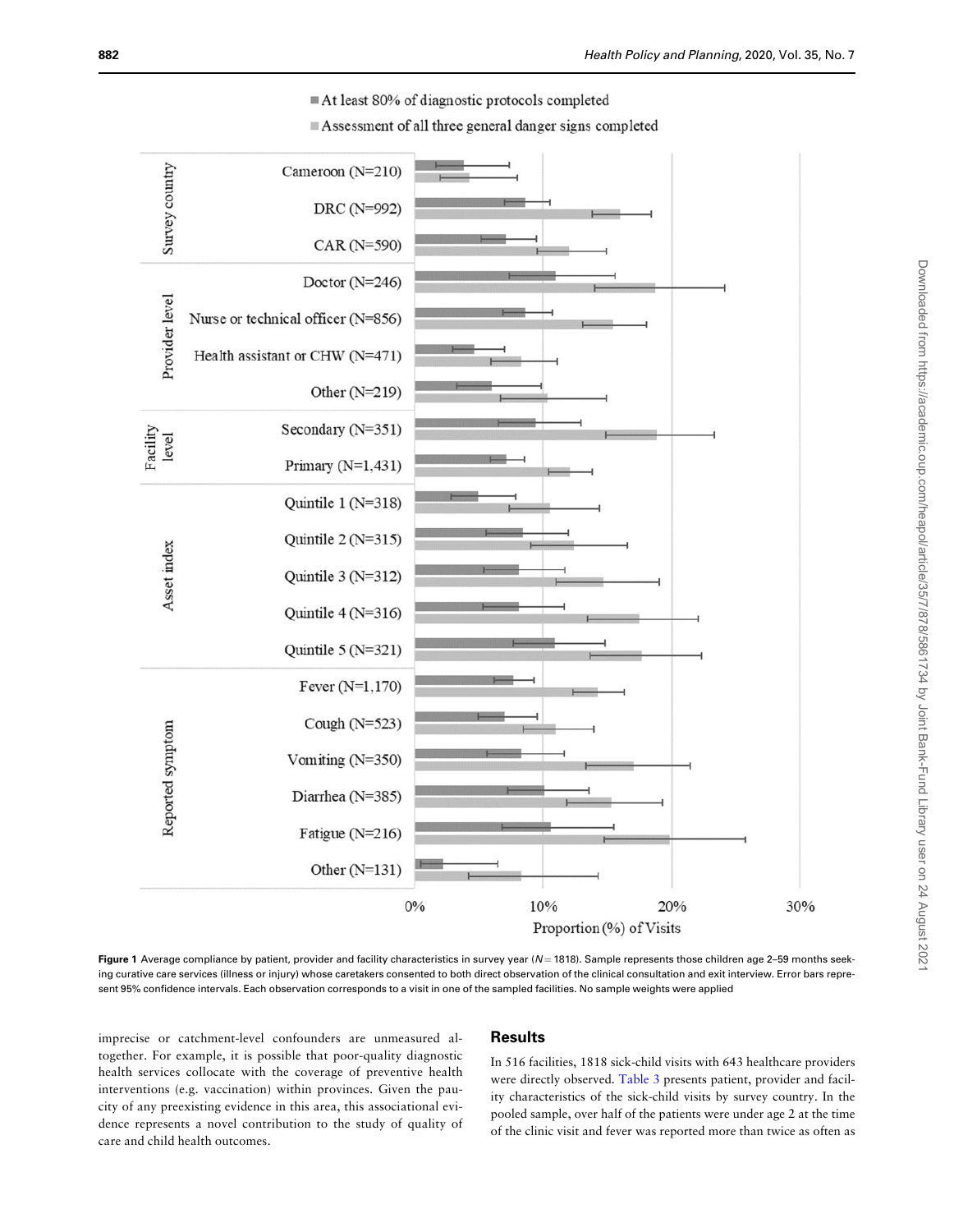|                                                            | Live births      |              | Death at age 2-59 months |              | Probability of death         |
|------------------------------------------------------------|------------------|--------------|--------------------------|--------------|------------------------------|
|                                                            | $\boldsymbol{n}$ | $\%$         | $\boldsymbol{n}$         | $\%$         | at age $2-59$ months $(\% )$ |
| Live births                                                | 13 6 18          |              |                          |              |                              |
| Deaths                                                     |                  |              | 415                      |              |                              |
| Catchment districts                                        | 68               |              | 68                       |              |                              |
| Province                                                   | 16               |              | 16                       |              |                              |
| Birth timing                                               |                  |              |                          |              |                              |
| 2-12 months                                                | 6022             | 44           | 54                       | 13           | 0.9                          |
| 13-24 months                                               | 4432             | 33           | 148                      | 36           | 3.3                          |
| $25-36$ months                                             | 3164             | 23           | 213                      | 51           | 6.7                          |
| Maternal education                                         |                  |              |                          |              |                              |
| None                                                       | 4530             | 33           | 190                      | 46           | 4.2                          |
| Primary                                                    | 5604             | 41           | 163                      | 39           | 2.9                          |
| Secondary and above                                        | 3484             | 26           | 62                       | 15           | 1.8                          |
| Maternal age                                               |                  |              |                          |              |                              |
| $15 - 19$                                                  | 1933             | 14           | 56                       | 13           | 2.9                          |
| $20 - 34$                                                  | 9801             | 72           | 303                      | 73           | 3.1                          |
| $35 - 49$                                                  | 1884             | 14           | 56                       | 13           | 3.0                          |
| Live births (mother)                                       |                  |              |                          |              |                              |
| $\boldsymbol{0}$                                           | 112              | $\mathbf{1}$ | 3                        | $\mathbf{1}$ | 2.7                          |
| $\mathbf{1}$                                               | 2595             | 19           | 51                       | 12           | 2.0                          |
| $\overline{2}$                                             | 2842             | 21           | 77                       | 19           | 2.7                          |
| 3                                                          | 2293             | 17           | 81                       | 20           | 3.5                          |
| $\overline{4}$                                             | 1874             | 14           | 62                       | 15           | 3.3                          |
| $5+$                                                       | 3902             | 29           | 141                      | 34           | 3.6                          |
| Portion of district households using improved sanitation   |                  |              |                          |              |                              |
| $0 - 24%$                                                  | 5576             | 41           | 132                      | 32           | 2.4                          |
| 25-59%                                                     | 2693             | 20           | 73                       | 18           | 2.7                          |
| 50-74%                                                     | 2546             | 19           | 94                       | 23           | 3.7                          |
| 75-100%                                                    | 2803             | 21           | 116                      | 28           | 4.1                          |
| Portion of district households using improved water source |                  |              |                          |              |                              |
| $0 - 24%$                                                  | 2725             | 20           | 69                       | 17           | 2.5                          |
| 25-59%                                                     | 3561             | 26           | 88                       | 21           | 2.5                          |
| 50-74%                                                     | 3681             | 27           | 126                      | 30           | 3.4                          |
| 75-100%                                                    | 3651             | 27           | 132                      | 32           | 3.6                          |
| Country                                                    |                  |              |                          |              |                              |
| Cameroon                                                   | 3757             | 28           | 75                       | 18           | 2.0                          |
| CAR                                                        | 5861             | 43           | 252                      | 61           | 4.3                          |
| <b>DRC</b>                                                 | 4000             | 29           | $8\,8$                   | 21           | 2.2                          |
|                                                            |                  |              |                          |              |                              |

Sample represents those live births in catchment areas supported by direct observation of clinical consultation for children age 2–59 months seeking curative care services (illness or injury), regardless of whether the caretaker also consented to exit interview. All means represent unweighted sample averages.

any other symptom (80%). In the CAR survey, the literacy rate among caretakers (27%) was less than half that in the other two surveys (65% in DRC and 74% in Cameroon). While the dominant site of clinical consultation was primary care facilities across survey countries, the most common healthcare provider varied widely: nurses in DRC (68.6%), health assistant or community health worker in CAR (74.1%) and other health professionals in Cameroon  $(36.2\%)$ .

Among clinical assessments, 7.6% (SD: 26.5%) completed at least 80% of diagnostic protocols and only 14 (0.77%) followed 100% of diagnostic protocols. The proportion of observed sickchild visits in which the provider inquired about all three select general danger signs ranged from 4.3% (SD: 20.3%) in Cameroon to 16.0% (SD: 36.7%) in DRC. Information on compliance with individual procedures using mean and alternative imputation approaches for missing data is provided in [Supplementary Figure S3.](https://academic.oup.com/heapol/article-lookup/doi/10.1093/heapol/czaa048#supplementary-data) While this is not an evaluation, it is worth nothing that 37%  $(N = 679)$  of providers across all survey countries reported having been trained in IMCI.

[Figure 1](#page-4-0) shows average compliance with diagnostic and select general danger sign protocols by patient, provider and facility characteristics. On average, doctors performed better than lower-level healthcare workers, secondary facilities performed better than primary facilities and wealthier patients received higher-quality assessments than poorer patients.

For our mortality analysis, 13 618 children born within 3 years of the household survey were analysed. Table 4 shows that most children were born to mothers who either had attended primary schooling (41%) or had no education (33%); only 26% of children had a mother who had completed secondary schooling or higher. Nearly a third of children were born to mothers who had given birth to five or more children by the time of the survey. In the pooled sample, 3.0% of live births within 3 years of the household survey had died by the time of the survey. The probability of death at age 2– 59 months was highest in CAR (4.3%; SD: 20.3%), followed by Cameroon (2.0%; SD 14.0%) and DRC (2.2%; SD: 14.7%).

The results from adjusted and unadjusted logistic models of mortality at age 2–59 months are presented in [Table 5.](#page-6-0) In the adjusted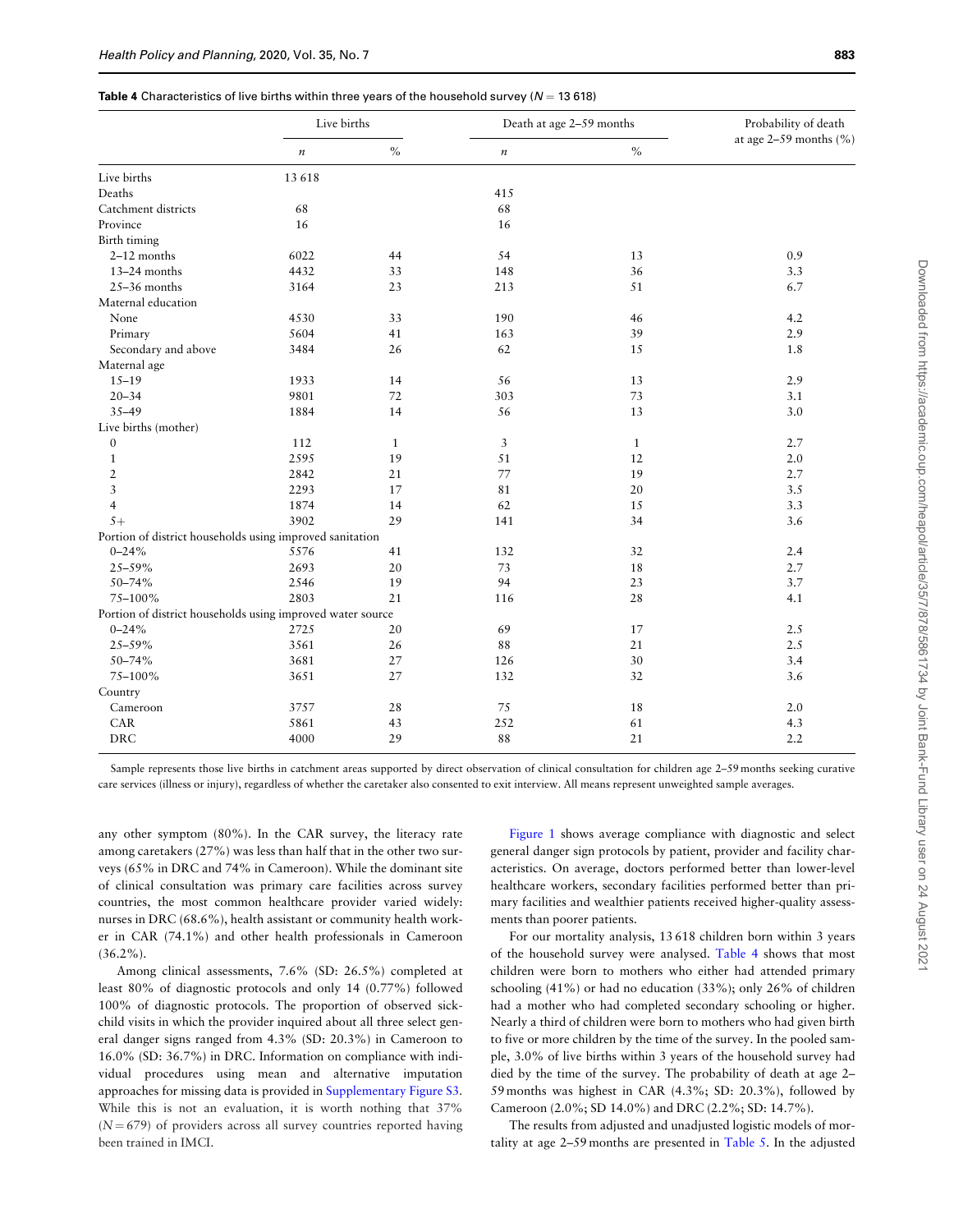|                                        | Death at age 2-59 months (odds ratio) |                    |                   |                    |  |
|----------------------------------------|---------------------------------------|--------------------|-------------------|--------------------|--|
|                                        | Unadjusted                            | Adjusted           | Unadjusted        | Adjusted           |  |
| Disease diagnostic protocol compliance | 0.268                                 | 0.218              |                   |                    |  |
|                                        | $(0.083 - 0.865)$                     | $(0.061 - 0.779)$  |                   |                    |  |
|                                        | [0.028]                               | [0.019]            |                   |                    |  |
| Select general danger sign compliance  |                                       |                    | 0.245             | 0.191              |  |
|                                        |                                       |                    | $(0.092 - 0.649)$ | $(0.067 - 0.549)$  |  |
|                                        |                                       |                    | [0.005]           | [0.002]            |  |
| Live births                            |                                       | 1.053              |                   | 1.055              |  |
|                                        |                                       | $(1.001 - 1.108)$  |                   | $(1.003 - 1.111)$  |  |
|                                        |                                       | [0.047]            |                   | [0.038]            |  |
| Maternal age                           |                                       |                    |                   |                    |  |
| $15 - 19$                              |                                       | 1.236              |                   | 1.245              |  |
|                                        |                                       | $(0.900 - 1.696)$  |                   | $(0.907 - 1.709)$  |  |
|                                        |                                       | [0.191]            |                   | [0.176]            |  |
| $20 - 34$                              |                                       |                    |                   |                    |  |
|                                        |                                       | Ref(1.0)           |                   | Ref(1.0)           |  |
| $35 - 49$                              |                                       | 0.791              |                   | 0.783              |  |
|                                        |                                       | $(0.561 - 1.115)$  |                   | $(0.555 - 1.104)$  |  |
|                                        |                                       | [0.180]            |                   | [0.163]            |  |
| Maternal education                     |                                       |                    |                   |                    |  |
| No schooling                           |                                       | Ref(1.0)           |                   | Ref(1.0)           |  |
| Primary                                |                                       | 0.797              |                   | 0.809              |  |
|                                        |                                       | $(0.628 - 1.012)$  |                   | $(0.637 - 1.027)$  |  |
|                                        |                                       | [0.063]            |                   | [0.081]            |  |
| Secondary +                            |                                       | 0.668              |                   | 0.679              |  |
|                                        |                                       | $(0.473 - 0.943)$  |                   | $(0.481 - 0.959)$  |  |
|                                        |                                       | [0.022]            |                   | [0.028]            |  |
| District: asset quintile               |                                       | 0.920              |                   | 0.928              |  |
|                                        |                                       | $(0.689 - 1.229)$  |                   | $(0.694 - 1.241)$  |  |
|                                        |                                       | [0.573]            |                   | [0.615]            |  |
| District: % improved sanitation        |                                       | 0.314              |                   | 0.195              |  |
|                                        |                                       | $(0.035 - 2.821)$  |                   | $(0.021 - 1.790)$  |  |
|                                        |                                       | [0.301]            |                   | [0.148]            |  |
| District: % improved water             |                                       | 3.292              |                   | 4.468              |  |
|                                        |                                       | $(0.433 - 24.999)$ |                   | $(0.580 - 34.414)$ |  |
|                                        |                                       | [0.249]            |                   | [0.151]            |  |
| Constant                               | 0.036                                 | 0.069              | 0.034             | 0.060              |  |
|                                        | $(0.026 - 0.048)$                     | $(0.023 - 0.206)$  | $(0.026 - 0.046)$ | $(0.020 - 0.182)$  |  |
|                                        | [0.000]                               | [0.000]            | [0.000]           | [0.000]            |  |
| Observations                           | 13 618                                | 13 618             | 13618             | 13618              |  |
| Number of groups                       | 68                                    | 68                 | 68                | 68                 |  |
| Year of birth FE                       | No                                    | Yes                | No                | Yes                |  |

<span id="page-6-0"></span>Table 5 Adjusted and unadjusted logistic models of death at age 2-59 months on quality indices using district catchment areas and threeyear birth histories

All models include district catchment area random effects. All adjusted models include country-province fixed effects and year of birth dummies. Observation units are live births within 3 years of the survey. Disease diagnostic protocol compliance refers to the proportion of sick-child visits in the catchment district for which at least 80% of 15 protocols were assessed. Select general danger sign compliance refers to the proportion of sick-child visits in the catchment district for which all three select general danger signs were assessed. 95% confidence intervals are in parenthesis, and P-values are in brackets.

models, a shift in the percentage of visits completing at least 80% of basic diagnostic protocols from 0% to 100% (a one unit increase in compliance) was associated with a 78.2% reduction in the odds of mortality at age 2–59 months (adjusted odds ratio (aOR) 95% CI: 0.061–0.779), while a unit increment in select general danger sign compliance was associated with a 80.9% reduction in the odds of mortality (aOR 95% CI: 0.067–0.549). A more conservative 10-percentage point increment in compliance with diagnostic and select general danger sign protocols was associated with a 14.1% and 15.3% decline in the odds of mortality at age 2–59 months, respectively. Substantially increased risk was also observed for mothers under age 20, while large protective effects were found for primary and secondary schooling. [Supplementary Table S2a and b](https://academic.oup.com/heapol/article-lookup/doi/10.1093/heapol/czaa048#supplementary-data) presents the results of the main models with alternate date and month of birth imputation assumptions, and [Supplementary Table S3a and c](https://academic.oup.com/heapol/article-lookup/doi/10.1093/heapol/czaa048#supplementary-data) presents the results of the main models by survey country. Note that the Cameroon and DRC surveys may be under powered to precisely identify the quality–mortality association. The distribution of the exposure variables among catchment districts is illustrated in [Supplementary Figure S4a and b.](https://academic.oup.com/heapol/article-lookup/doi/10.1093/heapol/czaa048#supplementary-data)

[Table 6](#page-7-0) compares the results of sensitivity analyses, in which we expand the timeline analysed from 3 to 5 years (columns 1, 3, 4 and 6) and narrow our measurement of quality from the district to facility level (columns 2, 3, 5 and 6). [Supplementary Figure S4c and d](https://academic.oup.com/heapol/article-lookup/doi/10.1093/heapol/czaa048#supplementary-data) illustrates the distribution of facility-level quality. When we expand the time window alone [\(Table 6,](#page-7-0) columns 1 and 4), we observe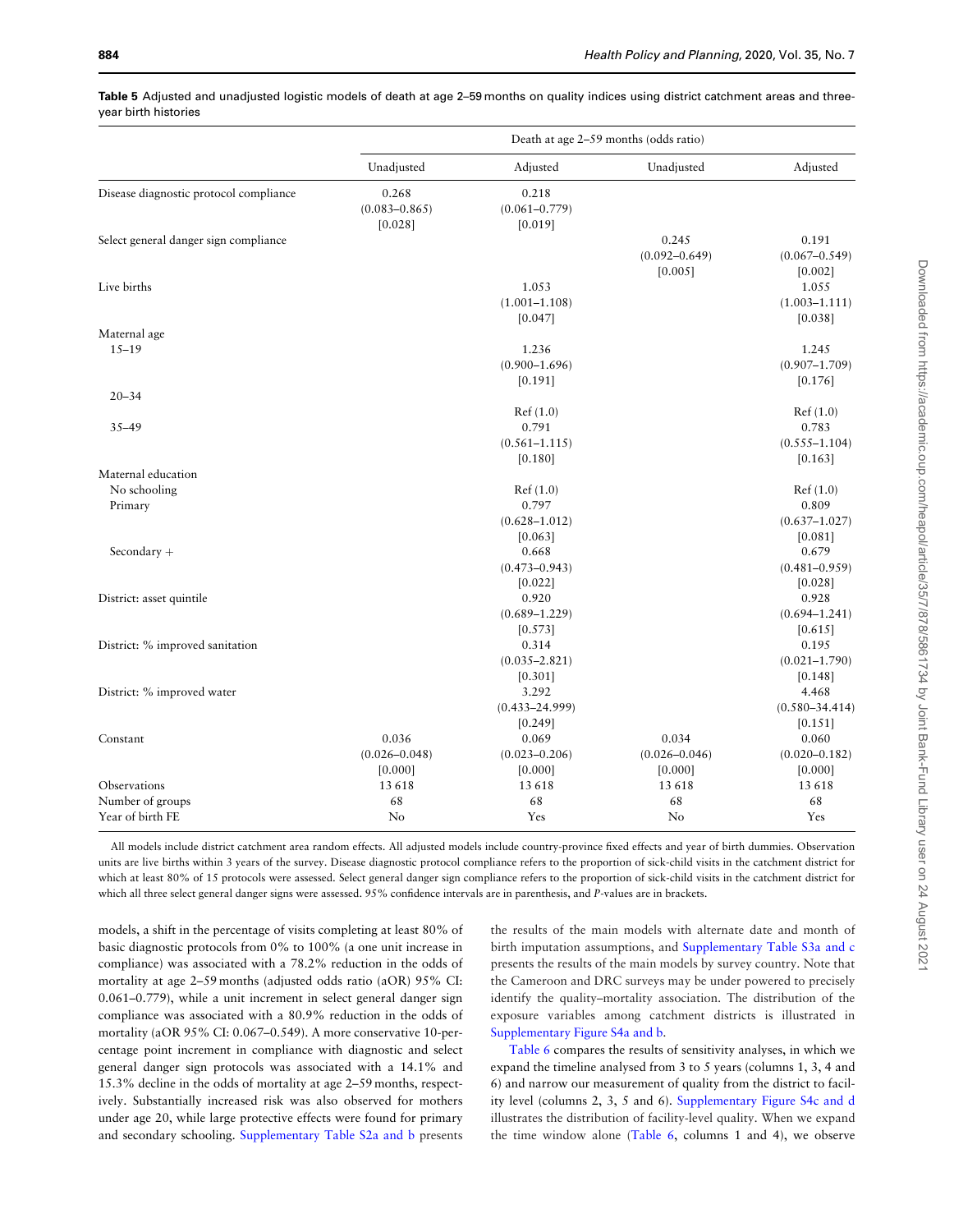<span id="page-7-0"></span>Table 6 Sensitivity analysis: adjusted logistic models of death at age 2–59 months on quality indices using different spatial coding and time windows

|                                        | Death at age 2–59 months (odds ratio) |                                       |                                       |                                       |                                       |                                       |  |  |
|----------------------------------------|---------------------------------------|---------------------------------------|---------------------------------------|---------------------------------------|---------------------------------------|---------------------------------------|--|--|
| Catchment area<br>Birth history        | (1)<br>District<br>5 years            | (2)<br>Facility<br>3 years            | (3)<br>Facility<br>5 years            | (4)<br>District<br>5 years            | (5)<br>Facility<br>3 years            | (6)<br>Facility<br>5 years            |  |  |
| Disease diagnostic protocol compliance | 0.313<br>$(0.110 - 0.889)$<br>[0.029] | 0.805<br>$(0.324 - 2.001)$<br>[0.640] | 1.027<br>$(0.542 - 1.947)$<br>[0.935] |                                       |                                       |                                       |  |  |
| Select general danger sign compliance  |                                       |                                       |                                       | 0.359<br>$(0.160 - 0.802)$<br>[0.013] | 0.564<br>$(0.281 - 1.129)$<br>[0.106] | 0.596<br>$(0.369 - 0.961)$<br>[0.034] |  |  |
| Constant                               | 0.044<br>$(0.015 - 0.122)$<br>[0.000] | 0.092<br>$(0.030 - 0.283)$<br>[0.000] | 0.083<br>$(0.032 - 0.214)$<br>[0.000] | 0.041<br>$(0.015 - 0.116)$<br>[0.000] | 0.095<br>$(0.031 - 0.292)$<br>[0.000] | 0.087<br>$(0.034 - 0.223)$<br>[0.000] |  |  |
| Observations<br>Number of groups       | 19671<br>68                           | 6511<br>457                           | 9682<br>458                           | 19671<br>68                           | 6511<br>457                           | 9682<br>458                           |  |  |

All models include catchment area random effects (facility or district), country-province fixed effects and year of birth dummies, while controlling for live births ever born to the mother, maternal age (15-19, 20-34 and 35-44 years), maternal education group (none, primary and secondary), average asset quintile in the catchment area, portion of catchment households using improved sanitation and the portion of catchment households using improved water source. Observation units are live births; 350 live births were dropped from adjusted models using facility catchment areas because no deaths were observed among those born in 2015. Disease diagnostic protocol compliance refers to the proportion of sick-child visits in the catchment area for which at least 80% of 15 protocols were assessed. Select general danger sign compliance refers to the proportion of sick-child visits in the catchment area for which all three select general danger signs were assessed. 95% confidence intervals are in parenthesis, and P-values are in brackets.

weaker associations between district clinical quality and mortality at age 2–59 months. When we consider the expanded time window and facility-level quality (Table 6, columns 3 and 6), our estimates shrunk further. Among those, however, only the estimated association between select general danger sign compliance and mortality at age 2–59 months (Table 6, column 6) was statistically indistinguishable from a null effect: aOR 95% CI: 0.369–0.961.

[Supplementary Figure S5](https://academic.oup.com/heapol/article-lookup/doi/10.1093/heapol/czaa048#supplementary-data) presents further sensitivity analyses for the main adjusted model, in which we consider the relationship between the proportion of district consultations complying with each protocol item and mortality at age 2–59 months separately. For most (11/15) protocols, the relationship is not statistically significant at the 0.05 level.

## **Discussion**

We used a novel data set from three countries to assess the quality of clinical care received by children under age 5, as well as the relationship between average clinical quality and mortality at age 2– 59 months. Overall compliance with clinical assessment guidelines was remarkably poor. Providers completed at least 12 of 15 basic diagnostic protocols (i.e. 80%) in only 8% of observed sick-child visits and assessed all three select general danger signs in only 13%, with relatively small differences across health provider cadres. IMCI training was low in these areas, and we may expect to find different results in similar areas with more trained healthcare workers. Experimental and non-experimental evidence suggests that IMCI and other trainings centered on childhood illness increase provider performance, where performance is defined by compliance with diagnostic protocols or the correct classification of sick children up to 2 years out. Even with these improvements, however, provider performance remained low in study settings ([Nguyen](#page-8-0) et al., 2013; Leslie et al., 2016). Recent literature suggests that poor-quality child health services undermine gains in the utilization of such services, while signaling poor-quality maternal, and newborn health services

too (Leslie et al.[, 2017](#page-8-0)). More research is needed to identify the drivers of quality disparities across patient profiles suggested by this analysis.

The central result of our analysis is that failure to comply with basic diagnostic protocols is associated with substantial excess mortality at age 2–59 months. After controlling for individual, maternal and household, characteristics, we found that children faced 14.1% lower odds of mortality for every 10% increase in compliance with basic diagnostic protocols during sick-child visits at the district level, when compliance is defined as completing 80% of the recommended clinical items. We found similar associations for compliance with select general danger sign protocols, which are central to the assessment of disease severity in IMCI protocols. Although child survival is the focus of this analysis, it is important to note that better case management of non-fatal disease confers other benefits including decreased morbidity, reduced over-prescription, infectious disease control and improved utilization of and satisfaction with the health system (Audo et al.[, 2005](#page-8-0); [Maina](#page-8-0) et al., 2017).

Empirical evidence of the impact of clinical quality on child mortality has largely been limited to evaluations of the IMCI strategy; those results have been mixed to-date and fail to isolate the effect of the sub-component to improve case management [\(Ahmed](#page-8-0) et al., [2010;](#page-8-0) Rakha et al.[, 2013;](#page-8-0) Gera et al.[, 2016\)](#page-8-0). Cross-sectional data analyses are rare due to need for households and facilities to coincide geographically and temporally. The only such study we identified relied on strong econometric assumptions in a narrow context (Leslie et al., 2016). Our results suggest that the empirical relationship between the quality of clinical assessment and child health outcomes is indeed strong. As such, health system performance measurement should emphasize quality, in addition to quantity.

These findings are particularly consequential to the structure of quality improvement interventions at a time when existing models are yet unproven or falling short. In a wide range of sub-Saharan African settings, resource-intensive models of training and supervision have demonstrated small improvements in compliance with basic clinical protocols in sick-child visits (Leslie et al., 2016). The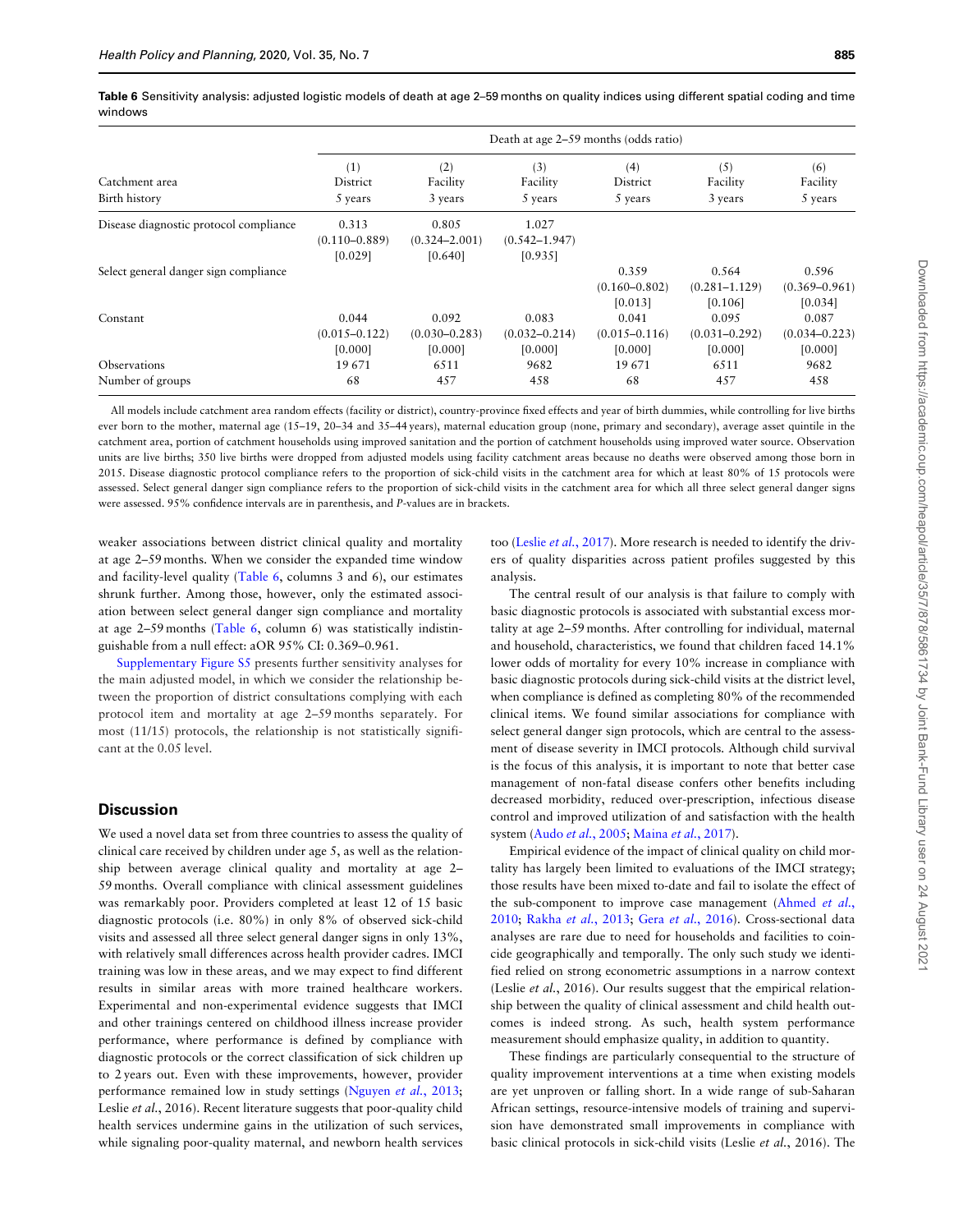<span id="page-8-0"></span>impact of alternative models, such as performance-based financing, quality improvement collaboratives and a broad range of other stand-alone strategies, on similar measures of quality processes is mixed or modest at best (Das et al., 2016; Rowe et al., 2018; Garcia-Elorrio et al., 2019). New mechanisms for monitoring and improving clinical quality that focus on the identification of lifethreatening cases for immediate referral should be explored.

The main strength of our study is direct sampling of households in the catchment areas of facilities where the quality of care was observed. Our intent-to-treat estimates take into consideration all behavioral responses of households facing high or low quality of care. By assessing quality at the district level, we mitigated potential bypassing-induced measurement error (Kruk et al., 2009). Districts in the survey settings are large; the average district population is over 50 000 in CAR, around 100 000 in Cameroon, so inter-district bypassing should be small. Empirically, district-level associations were larger in magnitude compared to health facility-level analysis, which suggests that bypassing may indeed attenuate the associations observed at the facility level.

Associations observed at the district level may also be attenuated. First, it is possible that mothers underreport or misreport mortality in birth histories (Mahy, 2003). If such errors are more common in high mortality areas, our estimates would be biased towards the null. Second, any changes in quality over time would induce measurement error in the exposure and thus result in attenuation. When we broadened the sample to include more birth cohorts, we indeed found smaller effect sizes. While the observed quality of care in sick-child visits is likely biased upward due to Hawthorne effect, any such effect would be uncorrelated with mortality and not bias our regression results (Leonard and Masatu, 2010). Similar studies omit the first and second observations to minimize bias in our descriptive results, but our data structure does not provide sufficient observations per provider to apply this correction.

The results of our study suggest that focused interventions to improve compliance with IMCI guidelines may have great potential to reduce child mortality in the studied area, as well as similar settings.

## Acknowledgements

The authors received no financial support for this analysis. The authors gratefully acknowledge the Health Results Innovation Trust Fund' financial contributions to data collection for the baseline impact evaluation surveys in Cameroon, Democratic Republic of the Congo and Central African Republic used in this analysis. Operational and technical assistance from local planning authorities, non-governmental organizations and consultants were indispensable to the successful completion of these surveys. The authors also appreciate the clinical expertise provided by Elizabeth Fessler, MSN, WHNP-BC, CNP, in development of this analysis.

#### Supplementary data

[Supplementary data](https://academic.oup.com/heapol/article-lookup/doi/10.1093/heapol/czaa048#supplementary-data) are available at Health Policy and Planning online.

#### Conflict of interest statement. None declared.

Ethical approval. No ethical clearance was required for this secondary data analysis.

## **References**

Ahmed HM, Mitchell M, Hedt B. 2010. National implementation of Integrated Management of Childhood Illness (IMCI): policy constraints and strategies. Health Policy 96: 128–33.

- Audo MO, Ferguson A, Njoroge PK. 2005. Quality of health care and its effects in the utilisation of maternal and child health services in Kenya. East
- African Medical Journal 82: 547–53. Das A, Gopalan SS, Chandramohan D. 2016. Effect of pay for performance to improve quality of maternal and child care in low- and middle-income countries: a systematic review. BMC Public Health 16: 321.
- de Savigny D, Mayombana C, Mwageni E et al. 2004. Care-seeking patterns for fatal malaria in Tanzania. Malaria Journal 3: 27.
- Fink G, Ross R, Hill K et al. 2015. Institutional deliveries weakly associated with improved neonatal survival in developing countries: evidence from 192 Demographic and Health Surveys. International Journal of Epidemiology 44: 1879–88.
- Gage A, Leslie H, Kruk M. 2017. Does the measure matter? Observed quality of care score and child mortality in a multi-country analysis. Annals of Global Health 83: 39.
- Garcia-Elorrio EI, Rowe IS, Teijeiro ME et al. 2019. The effectiveness of the quality improvement collaborative strategy in low- and middle-income countries: a systematic review and meta-analysis. PLoS One 14: e0221919.
- Gera T, Shah D, Garner P et al. 2016. Integrated management of childhood illness (IMCI) strategy for children under five. Cochrane Database of Systematic Reviews 2016 (16). doi:10.1002/14651858.CD010123.pub2.
- Horwood C, Vermaak K, Rollins N et al. 2009. An evaluation of the quality of IMCI assessments among IMCI trained health workers in South Africa. PLoS One 4: e5937.
- Källander K, Hildenwall H, Waiswa P et al. 2008. Delayed care seeking for fatal pneumonia in children aged under five years in Uganda: a case-series study. Bulletin of the World Health Organization 86: 332–8.
- Kruk ME, Mbaruku G, McCord CW et al. 2009. Bypassing primary care facilities for childbirth: a population-based study in rural Tanzania. Health Policy and Planning 24: 279–88.
- Leonard KL, Masatu MC. 2010. Using the Hawthorne effect to examine the gap between a doctor's best possible practice and actual performance. Journal of Development Economics 93: 226–34.
- Leslie HH, Fink G, Nsona H et al. 2016a. Obstetric facility quality and newborn mortality in Malawi: a cross-sectional study. PLoS Medicine 13: e1002151.
- Leslie HH, Gage A, Nsona H et al. 2016b. Training and supervision did not meaningfully improve quality of care for pregnant women or sick children in sub-Saharan Africa. Health Affairs (Project Hope) 35: 1716–24.
- Leslie HH, Malata A, Ndiaye Y et al. 2017. Effective coverage of primary care services in eight high-mortality countries. BMJ Global Health 2: e000424.
- Mahy M. 2003. Measuring Child Mortality in AIDS-Affected Countries. Workshop on HIV/AIDS and Adult Mortality in Developing Countries. New York. [https://www.un.org/en/development/desa/population/events/](http://www.un.org/esa/population/publications/adultmort/UNICEF_Paper15.pdf) [pdf/expert/5/UNICEF\\_Paper15.pdf,](http://www.un.org/esa/population/publications/adultmort/UNICEF_Paper15.pdf) last accessed 8 May 2020.
- Maina M, Akech S, Mwaniki P et al. 2017. Inappropriate prescription of cough remedies among children hospitalised with respiratory illness over the period 2002-2015 in Kenya. Tropical Medicine & International Health 22: 363–9.
- Nguyen DTK, Leung KK, McIntyre L et al. 2013. Does Integrated Management of Childhood Illness (IMCI) training improve the skills of health workers? A systematic review and meta-analysis. PLoS One 8: e66030.
- O'Donnell O, Van Doorslaer E, Wagstaff A et al. 2007. Analyzing Health Equity Using Household Survey Data: A Guide to Techniques and Their Implementation. Washington, DC: The World Bank.
- Rakha MA, Abdelmoneim A-N, Farhoud S et al. 2013. Does implementation of the IMCI strategy have an impact on child mortality? A retrospective analysis of routine data from Egypt. BMJ Open 3: e001852.
- Rowe AK, Rowe SY, Peters DH et al. 2018. Effectiveness of strategies to improve health-care provider practices in low-income and middle-income countries: a systematic review. The Lancet Global Health 6: e1163–75.
- Rutherford ME, Dockerty JD, Jasseh M et al. 2009. Access to health care and mortality of children under 5 years of age in the Gambia: a case–control study. Bulletin of the World Health Organization 87: 216–24.